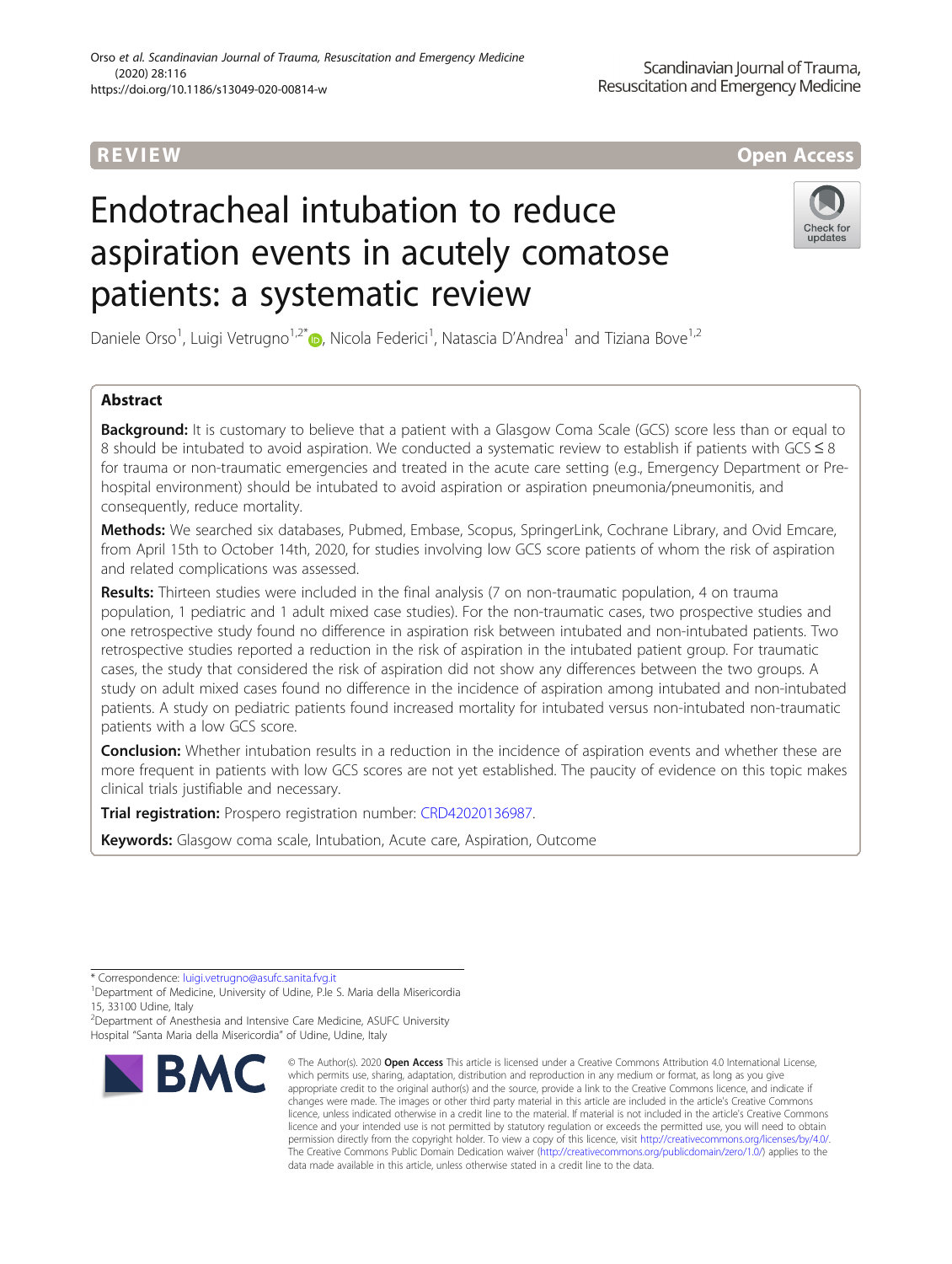It is customarily believed that a patient with an acute Glasgow Coma Scale (GCS) score of less than or equal to 8 should be intubated to avoid aspiration [[1,](#page-8-0) [2\]](#page-8-0). Aspiration could lead to several complications, the main ones being aspiration pneumonia and pneumonitis. Aspiration pneumonia is derived from the invasion of the alveoli by gastric contents and subsequent bacterial growth. Pneumonitis is an inflammation of the alveoli, i.e., due to the gastric acid content. There are several risk factors for aspiration pneumonia: the loss of coordination of the swallowing muscles, e.g., due to dementia or neuromuscular diseases or the loss of airway protection reflexes, presumptively due to a reduced level of consciousness [\[3](#page-8-0)]. In fact, it is commonly believed that the reduction or abolition of the airways' protective reflexes, i.e., the gag reflex, determines an essential favoring factor for aspiration.

Loss of consciousness can be caused by traumatic damage to the brain or by metabolic or toxic causes that cause a sedative effect. In a study involving 537 unconscious carbon monoxide poisoned patients, Sohn et al. found an incidence of aspiration pneumonia of about 19% [\[4](#page-8-0)].

Intubation could represent the safety of the airways, which are thus protected from the risk of aspiration. In a retrospective study by Fawcett et al. on 228 trauma patients, 89 (39%) had an aspiration event, 94% of cases occurred before intubation [\[5\]](#page-8-0). However, in a study conducted on non-traumatic unconscious patients, Nielsen et al. found that of 428 non-intubated patients, only 2 reported some complications, of which only one was an aspiration event [[6\]](#page-8-0).

An aspiration event could worsen the prognosis of patients. In the Fawcett et al. study, 16% of patients with an aspiration episode developed pneumonia (compared to 3.6% of patients with no aspiration event) [\[5](#page-8-0)]. However, the consequences of these complications do not seem to be univocal. Fawcett et al. did not detect an increase in mortality, ICU length of stay, or ventilation support [[5\]](#page-8-0). Benjamin et al., in a retrospective study of 228 trauma patients, did not found any increased mortality for patients who experienced an aspiration episode [[7\]](#page-8-0).

Other studies observed an increased risk of hospitalization [\[8](#page-8-0)]. In addition, pre-hospital intubation can encounter complications related to the operator's experience [[9,](#page-8-0) [10\]](#page-8-0) and the environment in which it takes place [[11](#page-8-0)–[13](#page-8-0)].

We aim to determine whether the orotracheal intubation of patients with a reduced level of consciousness (i.e.,  $GCS \leq 8$ ) in the acute care setting (i.e., emergency department or pre-hospital setting) determines a lower risk of aspiration and related complications.

# **Methods**

We conducted a systemic review to establish if patients with GCS of  $\leq$ 8 in the acute care setting require intubation to avoid aspiration. We divided the population into trauma and non-trauma patients. We used a systematic review method that allowed us to combine results of studies of different quantitative and qualitative methodology. In conducting the review, we followed the AMST AR 2 publication standards for systematic reviews [\[14](#page-8-0)]. We searched six databases: Pubmed (1996–present), Embase (1974–present), Scopus (2004–present), SpringerLink (1950–present), Cochrane Library (1898– present), and Ovid Emcare (1995–present). We adopted the following keywords: "unconsciousness", "Glasgow Coma Scale", "aspiration", "airway management", "intubation", and "Emergency" and applied them to the selected databases. The databases were reviewed from April 15th, 2019, to October 14th, 2020 [\(Supplementary](#page-8-0) [Material\)](#page-8-0).

# Data extraction

Two authors (NF and DO) recovered the full text of relevant articles. All related titles and abstracts were retrieved and searched for the full version. References from included studies and review articles were handsearched to identify any additional relevant studies for analysis. Full-text papers were assessed initially for relevance and were subject to rapid appraisal using the Critical Appraisal Skills Programme (CASP) checklist [\[15](#page-8-0)]. Articles that do not meet the essential criteria for CASP (such as relevance to the review title) were excluded from further analysis.

# Inclusion criteria

All observational or interventional studies (randomized controlled trials, brief reports, observational studies) that evaluated the risk of aspiration and the related complications (aspiration pneumonia and related mortality) in unconscious patients (evaluated by GCS) in the acute care setting (pre-hospital environment and emergency department) treated with orotracheal intubation (vs. no intubation) were included. No age limits were considered.

# Exclusion criteria

We excluded non-English language studies, non-human studies or pre-clinical research, research protocols, policy statements, or guidelines. We excluded studies specifically on cardiac arrest patients at the scene in which cardiac arrest was the cause of intubation, since in these patients, the management of the airways does not play a prominent role as evidenced by the various international guidelines on the topic, and the risk of aspiration is subordinate to the restoration of cardiopulmonary function.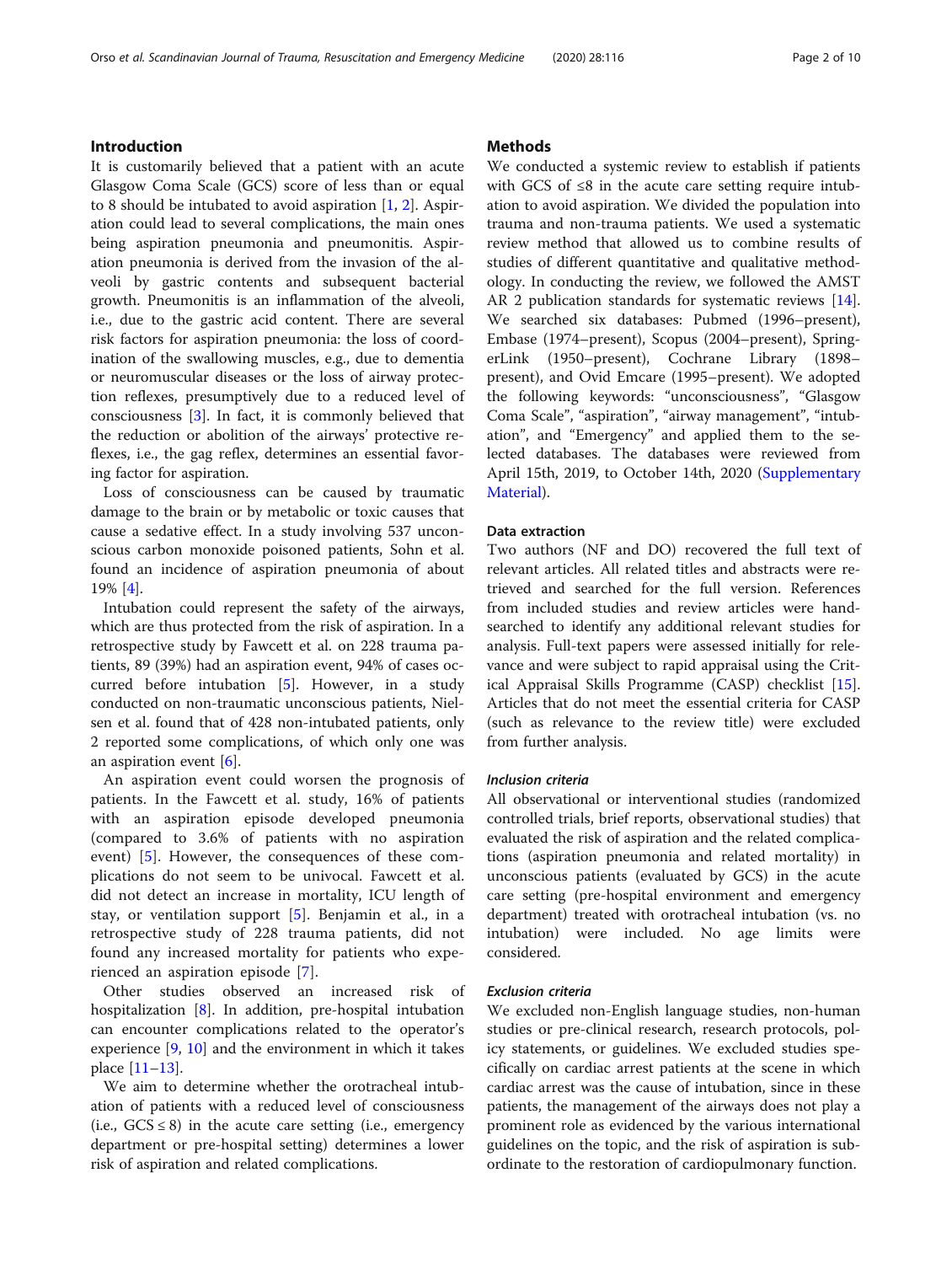We extracted and reported the following data for each of the studies included in the review: publication year, type of population, enrollment, method, sampling, setting, sample size, inclusion criteria, qualification of the operator, and the measured outcome.

The protocol of the current review was registered in Prospero: CRD42020136987.

## Quality appraisal

Assessment of the considered articles' quality was undertaken using the CASP (Critical Appraisal Skills Programme) checklist. Two independent reviewers (DO and NF) read all papers and scored them according to the CASP checklist [\[15](#page-8-0)]. Any disagreement was discussed between the two reviewers. If no agreement was reached after the discussion, a third author (LV) was involved. The studies which passed the quality selection by reviewers were considered in the systematic review. An agreement between two out of three reviewers was considered sufficient to include the disputed study.

# Presentation of results

Due the included studies' heterogeneity, we considered a quantitative synthesis (meta-analysis) not feasible. We summarized the evidence from the literature by presenting the results of the individual studies included.

# Results

The selection strategy flowchart is shown in Fig. [1](#page-3-0). Our search found 54,599 records; we considered 143 abstracts after removing irrelevant and duplicated titles. Finally, 34 publications underwent a full paper review, and 13 studies were included in the final analysis. The characteristics of the considered studies are shown in Table [1](#page-4-0). Publication dates range from 1991 to 2019. Seven studies involved non-traumatic unconscious patients (poisoned or intoxicated patients)  $[6, 8, 16-20]$  $[6, 8, 16-20]$  $[6, 8, 16-20]$  $[6, 8, 16-20]$  $[6, 8, 16-20]$  $[6, 8, 16-20]$  $[6, 8, 16-20]$  $[6, 8, 16-20]$  $[6, 8, 16-20]$ , 4 studies enlisted traumatic brain injury (TBI) patients [\[11,](#page-8-0) [21](#page-8-0)– [23\]](#page-9-0). A study enrolled adult patients who required intubation for traumatic and non-traumatic cases [\[24](#page-9-0)]; a study enrolled pediatric mixed traumatic and non-traumatic cases [[12](#page-8-0)].

All studies were observational: 4 enrolled patients prospectively  $[8, 16, 18, 21]$  $[8, 16, 18, 21]$  $[8, 16, 18, 21]$  $[8, 16, 18, 21]$  $[8, 16, 18, 21]$  $[8, 16, 18, 21]$  $[8, 16, 18, 21]$  $[8, 16, 18, 21]$ , while the remaining 9 were retrospective [\[6](#page-8-0), [11](#page-8-0), [12](#page-8-0), [17](#page-8-0), [19](#page-8-0), [20](#page-8-0), [22](#page-9-0)–[24](#page-9-0)]. Only one study, among those prospective, specified the consecutive enrollment of patients [[8](#page-8-0)]. Five studies were conducted in an Emergency Department (ED) [[8,](#page-8-0) [16](#page-8-0), [17](#page-8-0), [19](#page-8-0), [20\]](#page-8-0), 7 related to the pre-hospital environment [[6,](#page-8-0) [11](#page-8-0), [12](#page-8-0), [21](#page-8-0)–[24](#page-9-0)], and one study was conducted both in the prehospital setting and in the ED.  $[18]$  $[18]$  The sample size ranged from 26 to 21,242 patients. Most of the studies specified inclusion criteria, i.e., a GCS less than or equal to 8. Some studies did not specify this criterion, or

enrolled any patient with a GCS less than 15 (then classifying them into subgroups). The role of the operator who performed the intubation was, in 7 studies, a physician (in most cases an ED physician)  $[5, 8-12, 17]$  $[5, 8-12, 17]$  $[5, 8-12, 17]$  $[5, 8-12, 17]$  $[5, 8-12, 17]$  $[5, 8-12, 17]$  $[5, 8-12, 17]$ ; in 4 studies, it was an EMS provider (in most cases a paramedic) [[11,](#page-8-0) [21](#page-8-0), [22](#page-9-0), [24](#page-9-0)].

# Quality appraisal

We evaluated the included studies as high, moderate, and low-reliability (Table [2](#page-6-0)). The average reliability was moderate or low. Many studies were retrospective, so the risk of bias not precisely assessable  $[6, 11, 12, 17 [6, 11, 12, 17 [6, 11, 12, 17 [6, 11, 12, 17 [6, 11, 12, 17 [6, 11, 12, 17 [6, 11, 12, 17 [6, 11, 12, 17 [6, 11, 12, 17-$ [24\]](#page-9-0). We did not identify any randomized clinical trials. Only 4 studies included a control group of nonintubated patients [[6,](#page-8-0) [8,](#page-8-0) [16](#page-8-0), [24](#page-9-0)].

In most studies, an "unconscious" patient has defined if the GCS score was less than or equal to 8; however, some exceptions used different GCS values as cut-off [\[8](#page-8-0), [17\]](#page-8-0).

Among the studies, there was no agreement for the outcome considered. Some studies evaluated the cases of aspiration complication (pneumonia or pneumonitis)  $[8, 8]$  $[8, 8]$ [16,](#page-8-0) [17](#page-8-0), [20](#page-8-0), [21,](#page-8-0) [24\]](#page-9-0), other studies considered a clinical outcome [[8,](#page-8-0) [11,](#page-8-0) [12](#page-8-0), [16](#page-8-0), [19](#page-8-0), [21,](#page-8-0) [23\]](#page-9-0), like mortality, ICU length of stay, or hospital length of stay, related to an aspiration event.

#### Summary of results

A summary of the results has been provided in Table [1](#page-4-0).

# Non-traumatic patients

Regarding the studies involving non-traumatic patients, two prospective observational studies did not find any difference in aspiration pneumonia between unconscious intubated and non-intubated patients [[8,](#page-8-0) [16\]](#page-8-0). In Eizadi-Mood et al. retrospective study, patients who received intubation accounted for 30% of aspiration pneumonia cases, while the remaining 70% were in non-intubated patients (relative risk = 3.35; 95% CI = 1.33–8.48;  $p =$ 0.008). Intubation was found to be protective for aspiration pneumonia (odds ratio = 0.07; 95% CI = 0.02–0.49) [[17\]](#page-8-0). In the study by Montassier et al., 9 of the 13 (69%) patients who were intubated late in the ED developed aspiration pneumonia, compared to 6 of the 34 (18%) patients who underwent immediate intubation upon arrival in the ED  $(p = 0.002)$  [[18\]](#page-8-0). In this study, a GCS grade < 8 was not a variable associated with an increase in aspiration pneumonia incidence ( $p = 0.48$ ).

The studies that considered mortality for nontraumatic unconscious patients did not find an increase in this outcome in the group of unconscious patients not subjected to intubation [\[8](#page-8-0), [16\]](#page-8-0).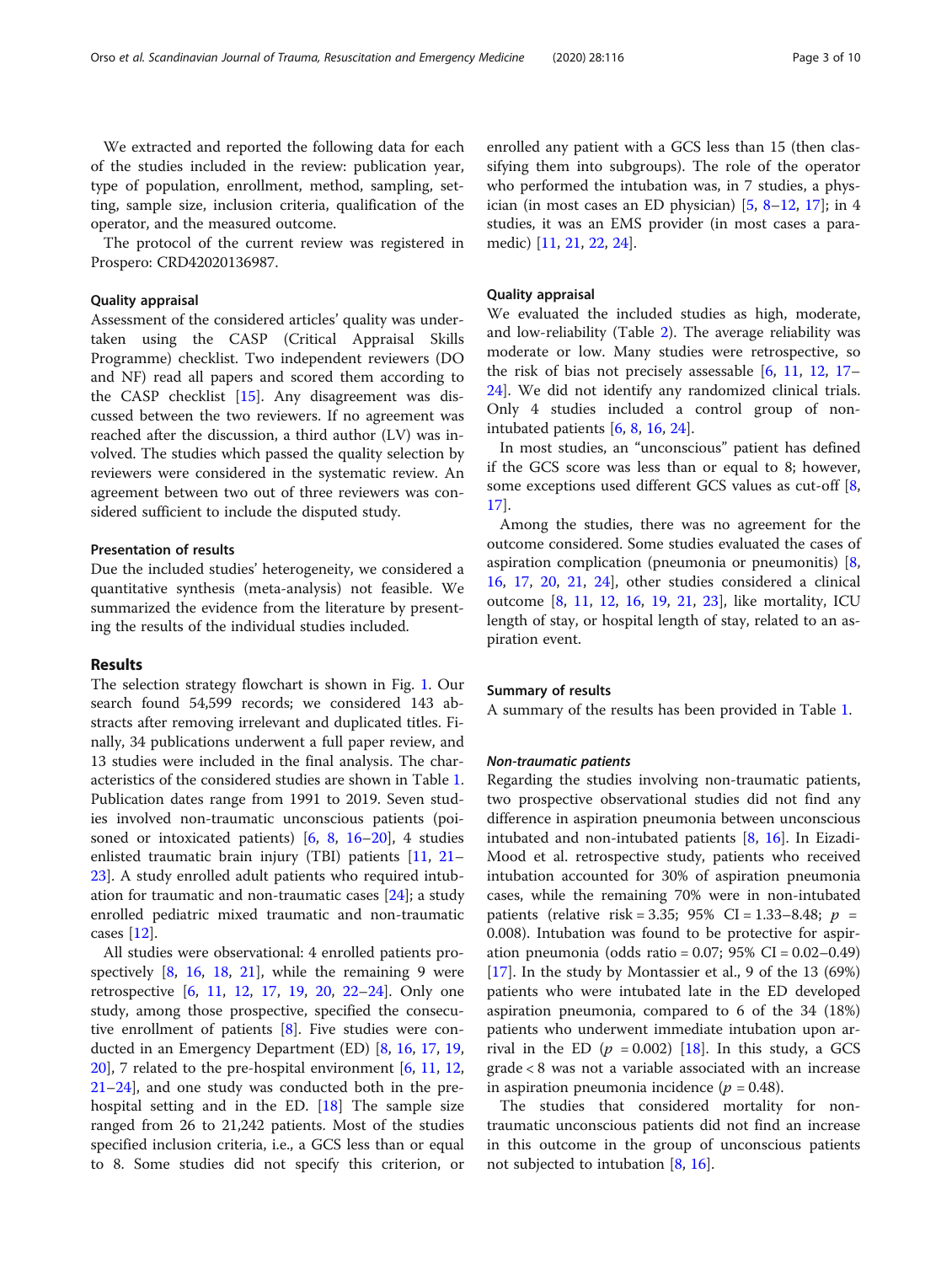<span id="page-3-0"></span>

# Traumatic patients

Regarding the studies conducted on patients with TBI, only the study by Davis et al. considered the risk of aspiration specifically, noting no difference between intubated and non-intubated patients [\[21](#page-8-0)].

Almost all studies in traumatic patients considered mortality as an outcome. Davis et al. found a statistically significant association between low GCS scores and mortality, regardless of intubation procedure  $(OR = 0.3;$ 95%CI =  $-0.1 - 0.8$  [[21](#page-8-0)]. Emami et al. found an increase in mortality in unconscious intubated patients in the pre-hospital setting compared to non-intubated patients (42.2% vs. 30.0%) [\[23](#page-9-0)]. Irvin et al. found an increase in mortality among intubated patients in the pre-hospital compared to those intubated in the ED only (62% vs. 35%;  $p < 0.0001$  [[11\]](#page-8-0).

Finally, Evans et al. found a statistically significant association between low GCS scores, bag-mask ventilation, and ventilator- associated pneumonia incidence  $(7.9 \pm 0.9 \text{ vs } 9.9 \pm 0.4; p = 0.04 \text{ and } 56.3\% \text{ vs } 34.0\%;$  $p = 0.02$  respectively) [[22\]](#page-9-0).

# Adult mixed cases

A study conducted in a pre-hospital setting compared the incidence of aspiration events (diagnosed by radiological imaging) among a group of mixed adult patients (both trauma and non-trauma patients) treated with a supraglottic device or with orotracheal intubation. The Authors found no statistically significant difference [\[24](#page-9-0)]. The heterogeneity of the cases and the fact that the rescue personnel had sedated some patients should be noted.

# Pediatric mixed cases

The study by Tweed et al. considered traumatic (55%) and non-traumatic (45%) pediatric patients managed in the pre-hospital environment. The causes of a nontraumatic state of unconsciousness were seizure (48%), respiratory (32%), drowning (15%), cardiac/respiratory arrest (12.5%), altered loss of consciousness (8%).

The authors did not detect the incidence of aspiration phenomena. However, they concluded that, while for traumatic patients, there is no correlation between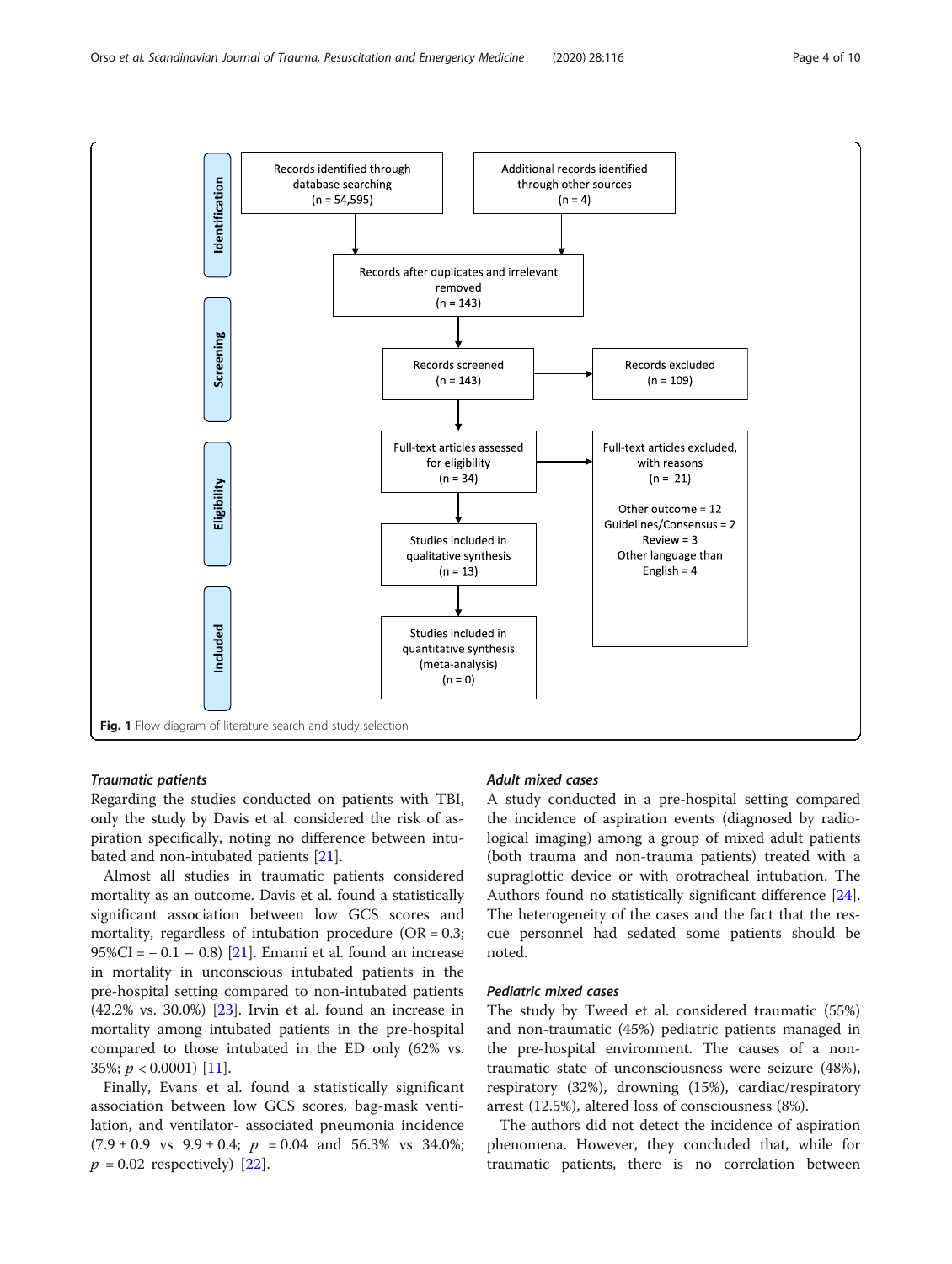<span id="page-4-0"></span>

|                               | Table 1 List of the studies included in the systematic review and their characteristics |                           |                             |                    |                                        |                |                          |                                                      |                                                      |                                                                                                                                                                                                                                 |
|-------------------------------|-----------------------------------------------------------------------------------------|---------------------------|-----------------------------|--------------------|----------------------------------------|----------------|--------------------------|------------------------------------------------------|------------------------------------------------------|---------------------------------------------------------------------------------------------------------------------------------------------------------------------------------------------------------------------------------|
| Study                         | Population                                                                              | Method                    | Enrollment                  | Sampling           | Setting                                | Sample<br>size | Inclusion<br>criteria    | <b>Operators</b>                                     | Outcome                                              | Results                                                                                                                                                                                                                         |
|                               | Non-traumatic patients                                                                  |                           |                             |                    |                                        |                |                          |                                                      |                                                      |                                                                                                                                                                                                                                 |
| [16] 2009<br>Donald           | Poisoned<br>patients                                                                    | Observational Prospective |                             | consecutive<br>Non | $\mathrel{\widehat{=}}$                | $\delta$       | $GCS \leq 8$             | physicians<br>$\begin{array}{c} \square \end{array}$ | - Hospital LOS<br>Aspiration<br>- Mortality          | Mortality: non-intubated group vs. intubated group<br>- Hospital LOS: non-intubated group vs. intubated<br>group (26 h vs. 5.4 days)<br>- Aspiration: none<br>$(0 \vee 1)$                                                      |
| Duncan <sup>[8]</sup><br>2009 | Poisoned<br>patients                                                                    | Observational Prospective |                             | Consecutive        | $\mathrel{\widehat{\boxminus}}$        | 73             | $GCS \leq 15$            | physicians<br>$\begin{array}{c} \square \end{array}$ | Admission to<br>Aspiration<br>$\cup$<br>$\mathbf{1}$ | - Hospital LOS: $GCS \leq 8$ vs $GCS > 8$ (26 h vs 14 h)<br>- ICU admission: 1 in GCS $\leq$ 8 group<br>- Aspiration: none                                                                                                      |
| Mood [17]<br>Eizadi-<br>2009  | Poisoned<br>patients                                                                    | Observational             | Retrospective               | n.a.               | $\mathrel{\widehat{=}}$                | 155            | $GCS \leq 12$            | physician<br>$\mathrel{\widehat{=}}$                 | pneumonitis<br>Aspiration                            | Aspiration pneumonitis: intubation (OR = $0.07$ ;<br>[GCS (OR = 0.43; 95%Cl = 0.30-0.62)]<br>$95\%CI = 0.01 - 0.49$                                                                                                             |
| Montassier<br>[18] 2012       | Poisoned<br>patients                                                                    | Observational Prospective |                             | Consecutive?       | PH and<br>$\ensuremath{\boxdot}$       | 72             | $GCS \leq 8$             | PH and ED<br>physicians                              | pneumonia<br>Aspiration                              | Aspiration pneumonia: 9/13 (69.2%) in delayed ED<br>intubation group vs. 6/34 (17.7%) ED intubation<br>$\frac{1}{2}$<br>$IGCS > 8$ group vs $GCS \leq 8$ group (6 $[24\%]$ vs<br>group $(p = 0.002)$ .<br>$[31.9\%]; p = 0.48]$ |
| Nielsen [6]<br>2012           | Non-traumatic<br>unconscious<br>patients                                                |                           | Observational Retrospective | n.a.               | 폰                                      | 557            | 0<br>GS<                 | physicians<br>굳                                      | hospitalization<br>- Intubation<br>during            | - 64/557 (11%) patients remained unconscious to ED;<br>12 (2%) of these were intubated in the ED                                                                                                                                |
| Dietze [19]<br>2014           | hydroxybutyric<br>acid overdose<br>Gamma-<br>patients                                   | Observational             | Retrospective               | n.a.               | $\begin{array}{c} \square \end{array}$ | 335            | $\infty$<br>$\vee$<br>GG | physicians<br>$\mathrel{\widehat{=}}$                | - Admission<br>$-ED$ LOS<br>status                   | ED LOS: intubated vs. non-intubated group +41%<br>non-intubated group (OR = 0.10, 95%Cl = 0.02 to<br>- Probability of hospital admission: intubated vs.<br>$(Exp B = 1.41, 95\% CI = 1.19$ to 1.65)<br>0.65)                    |
| [20] 2019<br>Helmond<br>van   | hydroxybutyric<br>acid overdose<br>Gamma-<br>patients                                   |                           | Observational Retrospective | n.a.               | $\begin{array}{c} \square \end{array}$ | 158            | $\circ$<br>$\vee$<br>g   | PH and ED<br>physicians?                             | - Aspiration                                         | - Major aspiration events were reported in 5 patients<br>[2 required intubation (16.7%; 95%Cl: 2.1-48.4)]<br>$(2.4\%; 95\%$ CI: $0.8 - 5.5)$                                                                                    |
| Trauma patients               |                                                                                         |                           |                             |                    |                                        |                |                          |                                                      |                                                      |                                                                                                                                                                                                                                 |
| Davis [21]<br>2005            | 戸                                                                                       | Observational Prospective |                             | Consecutive?       | 폰                                      | 412            | $\infty$<br>$GCS \leq$   | providers<br>EMS                                     | Aspiration<br>Mortality<br>hypoxia<br>Pre-RSI        | - Hypoxia: before RSI vs. after RSI (23.9% vs. 5.9%, OR<br>4.97, 95%Cl = 3.07-8.07, p = 0.001)<br>- Aspiration: GCS S8 (x <sup>2</sup> p = 0.14; AUC = 0.55)<br>- Mortality: GCS S8 (x <sup>2</sup> p < 0.001 AUC = 0.58)       |
| $Iwin^{11}$ 2010              | ΓBΙ                                                                                     | Observational             | Retrospective               | n.a.               | 돈                                      | 10,948         | $GCS = 3$                | providers?<br>EMS                                    | Mortality                                            | - Mortality rate: hospital intubated vs. prehospital<br>intubated group $(35\% \text{ vs. } 62\%; \text{ p} < 0.0001)$                                                                                                          |
| Evans [22]<br>2011            | ΓÑ                                                                                      | Observational             | Retrospective               | n.a.               | 폰                                      | 197            | TBI needed<br>intubation | providers?<br>EMS                                    | Pneumonia                                            | - GCS score in pneumonia group vs. non-pneumonia<br>$\frac{\pi}{2}$<br>- Use of BVM in pneumonia group vs. non-<br>pneumonia group (18 [56.3%] vs. 56 [34.0%];<br>group $(7.9 \pm 0.9 \times 9.9 \pm 0.4)$ p = 0.04)<br>0.02)   |
| <b>Emami</b> [23]<br>2019     | FBI                                                                                     |                           | Observational Retrospective | ₫.                 | 돈                                      | 21,242         | GCS < 9                  | physicians<br>굳                                      | - Mortality                                          | - Mortality: intubated vs. non-intubated group (42.2%<br>vs. 30.0%, respectively). In patients $\lt$ 15 years old                                                                                                               |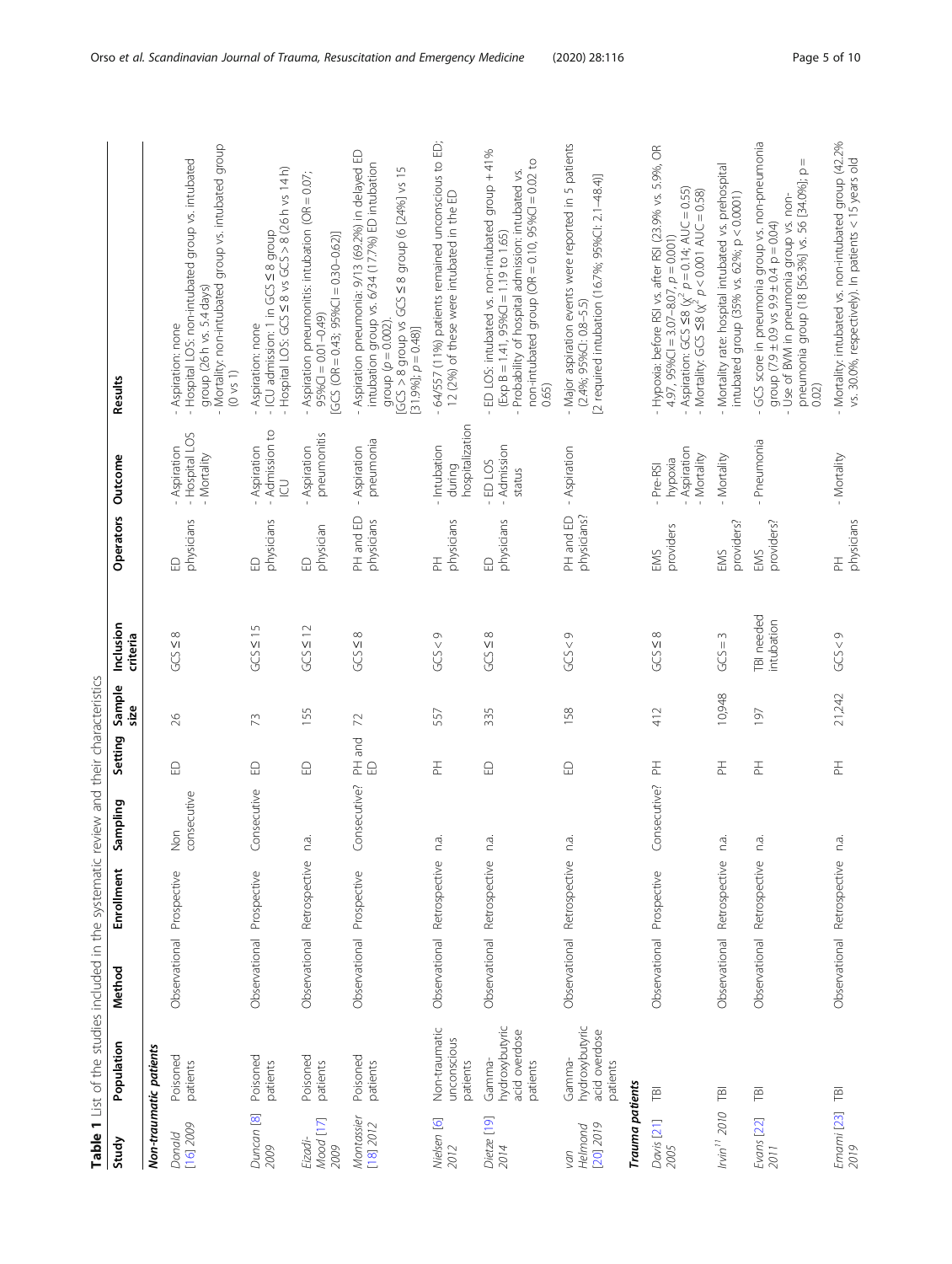| I ahlar 1 list of the studies in the systematic review and their characteristics (<br>りりり |                          | j<br>-<br>-<br>-<br>- | ֧֖֖֖֖֖֖֢ׅ֧֧֧֦֪֪֪֦֧֧֧֧֧֧֧֧֧֧֧֧֧֛֧֧֧֧֧֧֧֛֚֚֚֚֚֚֚֚֚֚֚֚֚֚֚֚֚֚֚֝֓֓֓֝֓֝֬֝֓֝֓֝֓֝֓֝֬֝֓֓֝֬֝֓֝֬֝֓֝֬֝֓֝֬֝֬֝֬֝֬֝֓֝֬֝֬֝֬֝֬֝֬֝֬<br>֧֧֛֛֪֛֪֪֪֪֛֪֪֪֪֪֪֪֪֪֪֪֪֪֪֪֪֛֜֜֜֝֝ | مستفصحات |
|-------------------------------------------------------------------------------------------|--------------------------|-----------------------|--------------------------------------------------------------------------------------------------------------------------------------------------------|----------|
|                                                                                           | i<br>Anthon<br>D<br>フリーク | prollment Sampling    | Setting Sample                                                                                                                                         | malurion |

| Study                        | Population                         | Method                      | Enrollment | Sampling |   | size             | Setting Sample Inclusion<br>criteria                     | Operators Outcome |                              | Results                                                                                                                                                                                                                                                                                                                  |
|------------------------------|------------------------------------|-----------------------------|------------|----------|---|------------------|----------------------------------------------------------|-------------------|------------------------------|--------------------------------------------------------------------------------------------------------------------------------------------------------------------------------------------------------------------------------------------------------------------------------------------------------------------------|
|                              |                                    |                             |            |          |   |                  |                                                          |                   |                              | $(42.2\% \text{ vs. } 33.4\%; p = 0.03)$                                                                                                                                                                                                                                                                                 |
| <b>Adult Mixed cases</b>     |                                    |                             |            |          |   |                  |                                                          |                   |                              |                                                                                                                                                                                                                                                                                                                          |
| [24]<br>2018                 | Steuerwald Mixed adult<br>patients | Observational Retrospective |            | n.a.     | 폰 | $\overline{161}$ | Adults patients<br>who required<br>management<br>airways | providers<br>EMS  | - Aspiration                 | - Aspiration: 59 cases (8%) in supraglottic device<br>group $(p$ value = .359; relative risk = .841; $95\%$ Cl<br>group vs. 91 cases (12%) in endotracheal tube<br>329-2.152)                                                                                                                                            |
| Pediatric Mixed cases        |                                    |                             |            |          |   |                  |                                                          |                   |                              |                                                                                                                                                                                                                                                                                                                          |
| Tweed [12] Pediatric<br>2018 | <b>Inconsciuous</b><br>patients    | Observational Retrospective |            | n.a.     | 곱 | $\overline{5}$   | pediatric patients<br>Unconscious                        | providers<br>EMS  | - Oxygenation<br>- Mortality | Trauma patients: intubated vs. non-intubated group<br>Non-traumatic patients: intubated vs. non-intubated<br>- Inadequate oxygenation: 4% in intubated group;<br>9% in BVM patients; 32% in only oxygen group.<br>aroup (RR 2.98 [95% Cl, 1.18-7.56]; P = .021)<br>RR 0.61 [95% CI, 0.35-1.06]; P = .082).<br>Mortality: |

N.a. Not available, ED Emergency Department, n.s. Not specified, TBI Traumatic brain injury, PH Pre-hospital, RSI Rapid sequence intubation, ICU Intensive care unit, LOS Length of stay, EMS Emergency medical system,<br>GCS Gl N.a. Not available, ED Emergency Department, n.s. Not specified, TBI Traumatic brain injury, PH Pre-hospital, RSI Rapid sequence intubation, ICU Intensive care unit, LOS Length of stay, EMS Emergency medical system, GCS Glasgow Coma Scale, χ2 Chi-square, p p-value, OR Odds ratio, Cl Confidence interval, AUC Area under the curve, h Hours, BVM Bag valve mask, Exp B Coefficient for the linear regression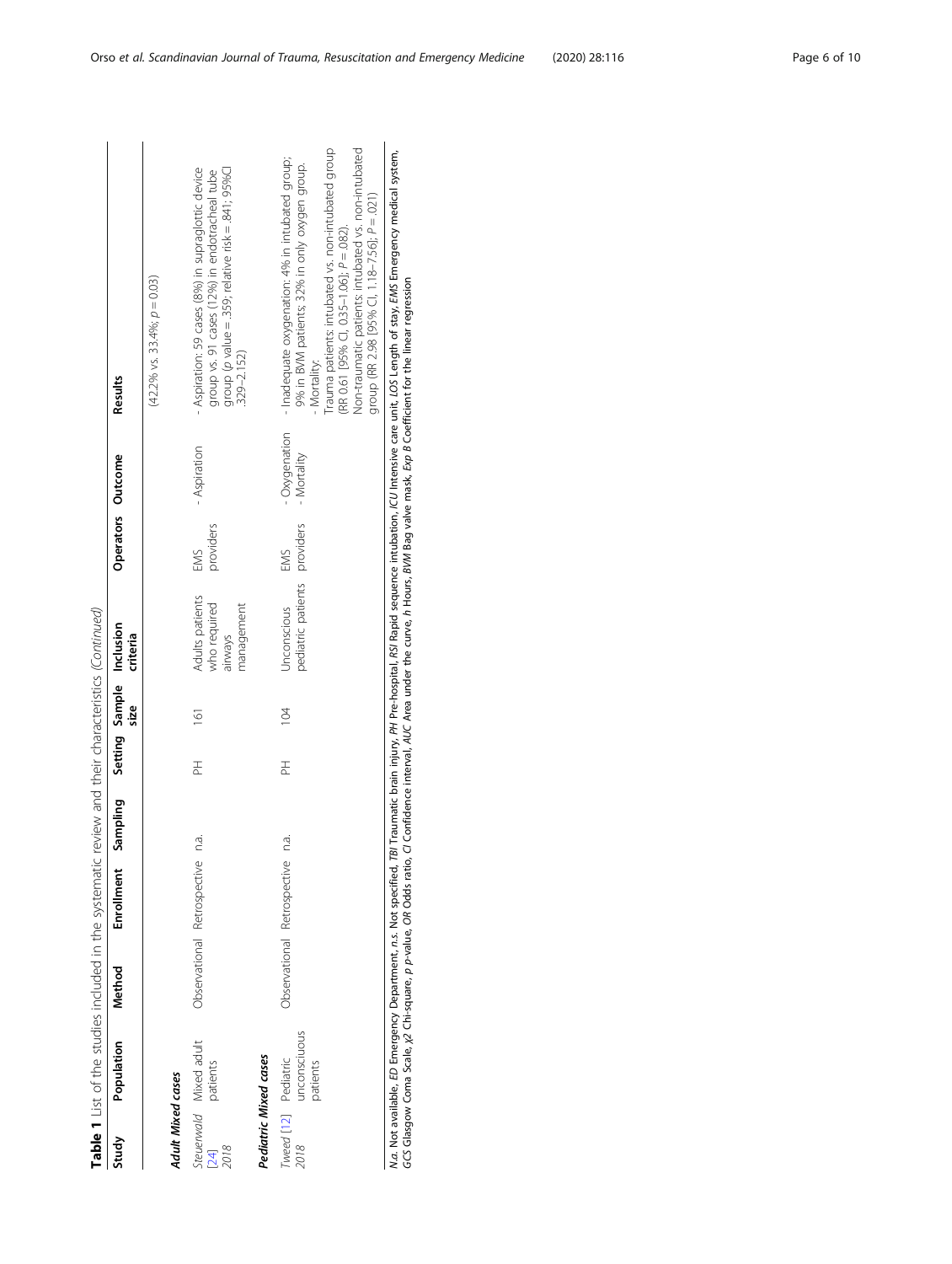<span id="page-6-0"></span>

| Study                          |                                                       |                                               | Table 2 Assessment of quality and reliability of the individual studies<br>Section A: Are the results of the study valid? |                                                                |                                                                            |                                                         | Section B: What are the results?                            |                                                       |                                                     | results help<br>Section C:<br>Will the<br>locally? |
|--------------------------------|-------------------------------------------------------|-----------------------------------------------|---------------------------------------------------------------------------------------------------------------------------|----------------------------------------------------------------|----------------------------------------------------------------------------|---------------------------------------------------------|-------------------------------------------------------------|-------------------------------------------------------|-----------------------------------------------------|----------------------------------------------------|
|                                | ā<br>address<br>focused<br>Did the<br>issue?<br>study | acceptably?<br>recruited<br>Was the<br>cohort | ā<br>Was the exposur<br>minimize bias?<br>measured to<br>accurately                                                       | Was the outcome<br>minimize bias?<br>measured to<br>accurately | important confound-<br>Have the authors<br>identified all-<br>ing factors? | Was the follow<br>up of subjects<br>complete<br>enough? | consideration?<br>Have ethical<br>issues been<br>taken into | Was the data<br>sufficiently<br>rigorous?<br>analysis | of findings?<br>statement<br>æ<br>Is there<br>clear | valuable is<br>research?<br>Now<br>e4              |
|                                | Non-traumatic patients                                |                                               |                                                                                                                           |                                                                |                                                                            |                                                         |                                                             |                                                       |                                                     |                                                    |
| Donald [16]<br>2009            | Yes                                                   | Yes                                           | Uncertain                                                                                                                 | Yes                                                            | Uncertain                                                                  | Yes                                                     | Yes                                                         | Yes                                                   | Yes                                                 | High                                               |
| Duncan <sup>[8]</sup><br>2009  | Yes                                                   | Yes                                           | Uncertain                                                                                                                 | Yes                                                            | Uncertain                                                                  | Yes                                                     | Yes                                                         | Yes                                                   | Yes                                                 | High                                               |
| Mood [17]<br>Eizadi-<br>2009   | Yes                                                   | Uncertain                                     | Uncertain                                                                                                                 | Uncertain                                                      | Uncertain                                                                  | Yes                                                     | Yes                                                         | Yes                                                   | Yes                                                 | Moderate                                           |
| Montassier<br>[18] 2012        | Yes                                                   | Yes                                           | Uncertain                                                                                                                 | $\lesssim$                                                     | Uncertain                                                                  | Uncertain                                               | Uncertain                                                   | Uncertain                                             | Yes                                                 | ΛΟ7                                                |
| Nielsen6<br>2012               | Yes                                                   | Yes                                           | Uncertain                                                                                                                 | $\lesssim$                                                     | $\lesssim$                                                                 | Yes                                                     | Yes                                                         | Yes                                                   | Yes                                                 | Low                                                |
| Dietze [19]<br>2014            | Yes                                                   | Uncertain                                     | Uncertain                                                                                                                 | Yes                                                            | Uncertain                                                                  | Yes                                                     | Yes                                                         | Yes                                                   | Yes                                                 | $_{\rm low}$                                       |
| Helmond<br>2019<br>Van<br>[20] | Yes                                                   | Yes                                           | Uncertain                                                                                                                 | Yes                                                            | Uncertain                                                                  | Yes                                                     | Yes                                                         | Yes                                                   | Yes                                                 | Moderate                                           |
| Trauma patients                |                                                       |                                               |                                                                                                                           |                                                                |                                                                            |                                                         |                                                             |                                                       |                                                     |                                                    |
| Davis [21]<br>2005             | Yes                                                   | Yes                                           | Uncertain                                                                                                                 | Yes                                                            | $\geq$                                                                     | Yes                                                     | Yes                                                         | Yes                                                   | Uncertain                                           | Moderate                                           |
| lnin[11]<br>2010               | Yes                                                   | Uncertain                                     | Uncertain                                                                                                                 | Uncertain                                                      | Uncertain                                                                  | Yes                                                     | Yes                                                         | Yes                                                   | Yes                                                 | Moderate                                           |
| Evans [22]<br>2011             | Yes                                                   | Uncertain                                     | Uncertain                                                                                                                 | Yes                                                            | Uncertain                                                                  | Yes                                                     | Yes                                                         | Yes                                                   | Yes                                                 | Moderate                                           |
| Emami [23]<br>2019             | Yes                                                   | Uncertain                                     | Uncertain                                                                                                                 | Yes                                                            | Uncertain                                                                  | Yes                                                     | Yes                                                         | Yes                                                   | Yes                                                 | Moderate                                           |
| <b>Adult Mixed cases</b>       |                                                       |                                               |                                                                                                                           |                                                                |                                                                            |                                                         |                                                             |                                                       |                                                     |                                                    |
| Steuerwald<br>[24] 2018        | Yes                                                   | Uncertain                                     | Uncertain                                                                                                                 | Yes                                                            | Uncertain                                                                  | Yes                                                     | Yes                                                         | Yes                                                   | Yes                                                 | Moderate                                           |
| Pediatric Mixed cases          |                                                       |                                               |                                                                                                                           |                                                                |                                                                            |                                                         |                                                             |                                                       |                                                     |                                                    |
| Tweed [12]<br>2018             | Uncertain                                             | Uncertain                                     | $\lesssim$                                                                                                                | Uncertain                                                      | Uncertain                                                                  | Yes                                                     | Yes                                                         | Uncertain                                             | Yes                                                 | <b>NO</b>                                          |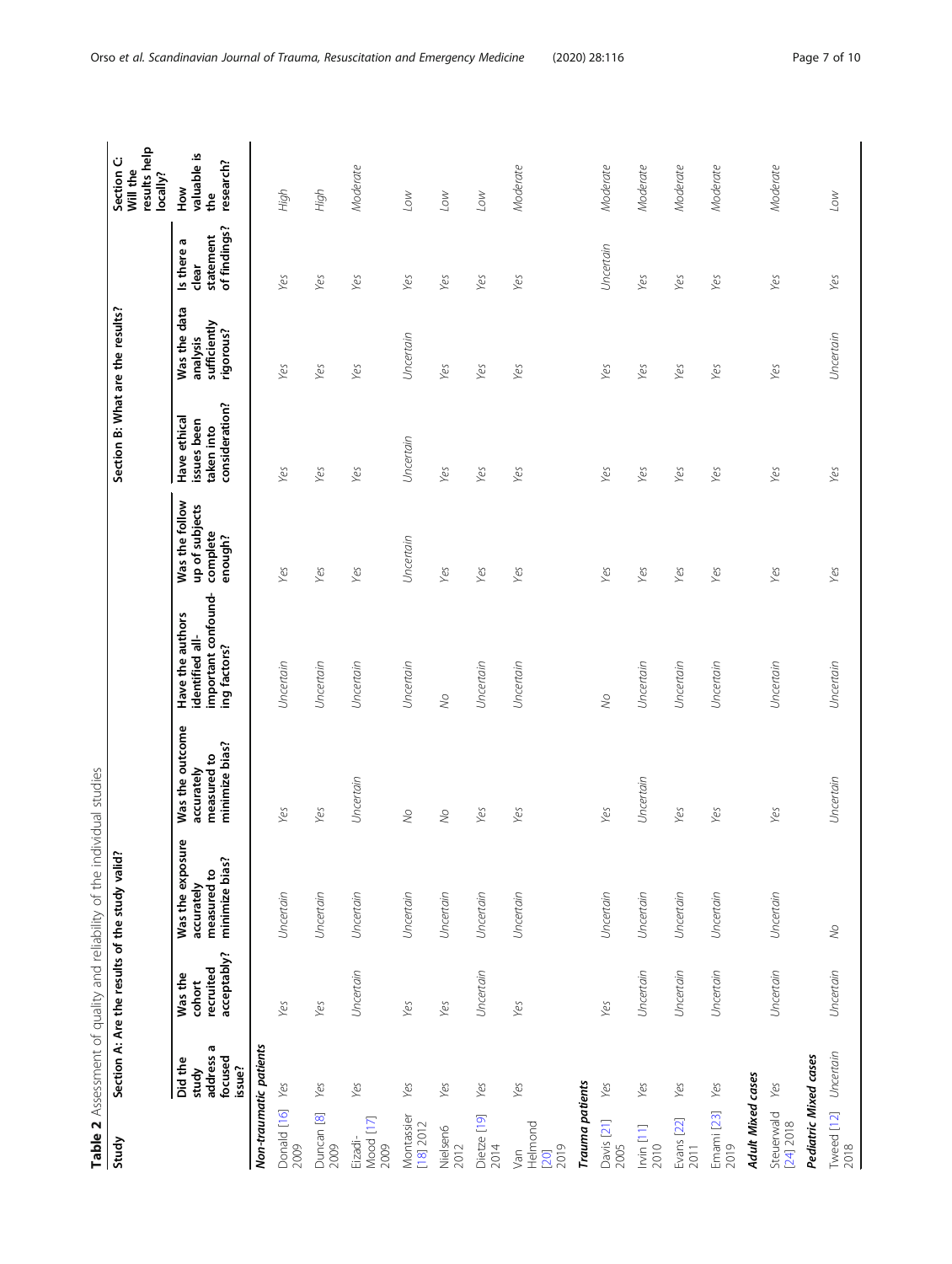orotracheal intubation and mortality; for non-traumatic patients, stratified by GCS level, there is an increase in intubated patients' mortality compared to non-intubated patients [[12\]](#page-8-0).

# **Discussion**

The studies we have considered present conflicting results. Regarding the primary outcome considered, i.e., the risk of aspiration, this seems different depending on the type of patient considered. For studies on nontraumatic patients, the prospective studies did not show a significant difference in aspiration risk between intubated and non-intubated patients. On the other hand, in retrospective studies, intubation seems to reduce the risk of aspiration. As for traumatic patients, only one study explicitly considered the risk of aspiration. Davis et al. found no increased incidence in either patient group. Studies in traumatic patients have focused more on mortality, which appears to be primarily related to a reduced GCS, rather than intubation itself. For non-traumatic pediatric patients, intubation seems to be a factor related to a worse prognosis.

Internationally, it is commonly taught that a trauma patient who presents with a GCS score less than or equal to 8, should receive advanced and definitive management of the airways, i.e., orotracheal intubation [\[1](#page-8-0)]. The results of our systematic review challenge this dogmatic approach to airway management in patients with reduced consciousness. Although the GCS score could be associated with the risk of aspiration, especially in some retrospective studies [\[25](#page-9-0), [26](#page-9-0)], the association between the presence or absence of protective airway reflexes and GCS score is not as firmly established [[26](#page-9-0), [27\]](#page-9-0). A study by Rotherhay et al. demonstrated that vomiting and cough reflexes decrease with a progressive decrease of GCS score in critically ill patients. However, the gag reflex appears to be a poor predictor of the need for intubation because it is absent in 20% of patients who have a GCS score of 15 [\[26](#page-9-0)]. Moulton et al. found that, on 111 patients with different levels of consciousness, as many as 14% of patients with a GCS score greater than 8 had an absent gag reflex (and 32% at least attenuated) [\[28\]](#page-9-0).

Similarly, the evaluation and quantification of the reduction of consciousness in individual patients is not without controversy. The GCS is a tool invented in 1974 by Teasdale and Jennett to communicate long-term coma patients' neurological course with a brain injury [[29\]](#page-9-0). Although it is widely used to classify TBI's severity, GCS was not initially designed for acute emergencies: numerous limitations have been highlighted over the years [[30\]](#page-9-0). For example, to mention the largest, not all three scales that make up the GCS have the same

predictive power [[31](#page-9-0), [32](#page-9-0)]. Besides, studies have shown that the GCS is not as highly reliable [[33](#page-9-0)–[35\]](#page-9-0).

Furthermore, in the non-traumatic setting, different pathologies that determine the reduction of consciousness level can have different prognoses. Metabolic causes such as hypoglycemia lead to a dramatic decrease in the GCS score but are quickly resolvable by applying the prompt treatment. In the study by Nielsen et al., conducted on non-traumatic unconscious patients managed in the pre-hospital setting, 85% of patients regained con-sciousness before reaching the hospital [\[6](#page-8-0)].

Ultimately, the relationship between the level of consciousness (and the GCS) and intubation need is not yet sufficiently subject to evidence-based medicine. The studies that have tried to answer this clinical question are few and often of non-optimal quality: no randomized clinical trial has been conducted to date to answer the issue. The studies we have identified deal with two types of patients: intoxicated (or poisoned) patients and TBI patients. For the first ones, at least for the few prospective studies in the literature, not to proceed with intubation does not seem to increase the risk of aspiration [\[8](#page-8-0), [16\]](#page-8-0). Nevertheless, some retrospective studies came to opposite conclusions: the risk of aspiration appears to be increased in non-intubated patients [\[17](#page-8-0), [18\]](#page-8-0).

While for traumatic patients, low GCS scores seem to be associated with a worse outcome, the intubated onscene patients seem to have a higher mortality risk. This result appears to be contradictory: the severity of the brain injury can affect patients' prognosis [[36\]](#page-9-0). Thus, TBI patients with the lowest GCS score have a worse outcome, and the hypothesis that intubation of these patients will be detrimental or associated with multiple complications may not be easy to test. In this context, trials are needed that can exactly establish the role of intubation.

In summary, there is considerable uncertainty in the current literature regarding the impact of prevention of aspiration and mortality benefits from intubation for patients with reduced consciousness [[37,](#page-9-0) [38\]](#page-9-0). Based on our review, it seems likely that the coma state's etiology, rather than the GCS score alone, determines the aspiration risk and the consequent risk of pneumonia or pneumonitis. Whether intubation results in a reduction in the risk of comatose patients' aspiration remains to be determined. It is also not yet determined whether these events and their complications lead to increased mortality.

# Limitations

As we have previously pointed out, there are no randomized controlled clinical trials in the literature that have addressed the clinical question examined by us. Moreover, the study design varies from study to study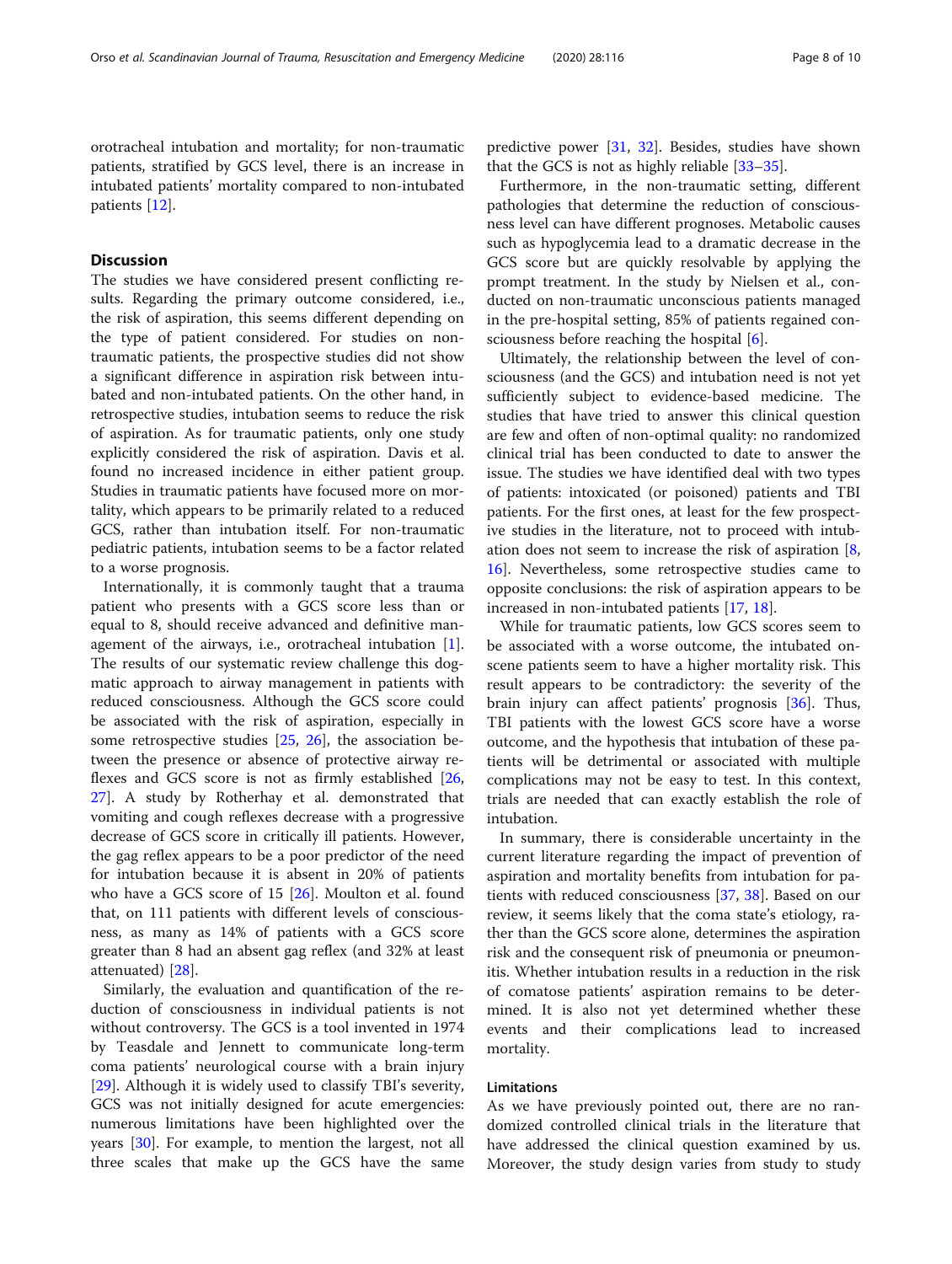<span id="page-8-0"></span>and does not always seem adequate to answer the clinical question. Even the outcomes considered are different and not adequate to exclude confounding bias, especially in retrospective studies. For the extreme heterogeneity of the studies (especially for the considered population and outcomes) and their low reliability, we considered a quantitative synthesis of the results via a meta-analysis not feasible.

Furthermore, we are aware that reducing consciousness is not the only parameter for intubating a traumatic or non-traumatic patient. However, we identified studies that respond to our clinical question through our research, excluding studies that have dealt with intubation as a necessary procedure in respiratory failure, not responding to non-invasive ventilation techniques.

# Conclusion

Although some prospective studies in non-traumatic comatose patients indicate that non-intubated patients are not at increased risk of aspiration than intubated patients, other retrospective studies have yielded opposite results. The few studies present for traumatized patients indicate that non-intubated patients do not present an increased risk of aspiration, but even in this case, the results of the different studies are conflicting.

For the currently available evidence, whether the intubation determines a reduction in aspiration events incidence and if these are more frequent in patients with low GCS scores are not yet established. The paucity of evidence on this topic makes clinical trials justifiable and necessary.

# Supplementary Information

The online version contains supplementary material available at [https://doi.](https://doi.org/10.1186/s13049-020-00814-w) [org/10.1186/s13049-020-00814-w](https://doi.org/10.1186/s13049-020-00814-w).

#### Additional file 1.

#### Acknowledgments

None.

# Authors' contributions

DO designed the study, collected the data, draft the manuscript, and supervised the final draft; LV draft the manuscript and supervised the final draft; NF collected the data; NDA supervised the final draft; TB supervised the final draft. The authors read and approved the final manuscript.

### Funding

No fund was used for this study.

#### Availability of data and materials

Data are available following a reasoned request.

# Ethics approval and consent to participate

Each patient (or a relative) included in the study signed informed consent to collect personal data, according to the Declaration of Helsinki.

# Competing interests

Nothing to declare for all authors.

# Received: 4 July 2020 Accepted: 24 November 2020 Published online: 10 December 2020

#### References

- 1. ATLS Subcommittee; American College of Surgeons' Committee on Trauma; International ATLS working group. Advanced trauma life support (ATLS®): the ninth edition. J Trauma Acute Care Surg. 2013;74:1363–6.
- 2. Marik PE. Aspiration pneumonitis and aspiration pneumonia. N Engl J Med. 2001;344:665–71.
- 3. Mandell LA, Niederman MS. Aspiration pneumonia. N Engl J Med. 2019;380: 651–63.
- 4. Sohn CH, Huh JW, Seo DW, Oh BJ, Lim KS, Kim WY. Aspiration pneumonia in carbon monoxide poisoning patients with loss of consciousness: prevalence, outcomes, and risk factors. Am J Med. 2017;130:1465.e21–6.
- 5. Fawcett VJ, Warner KJ, Cuschieri J, Copass M, Grabinsky A, Kwok H, et al. Pre-hospital aspiration is associated with increased pulmonary complications. Surg Infect. 2015;16:159–64.
- 6. Nielsen K, Hansen CM, Rasmussen LS. Airway management in unconscious non-trauma patients. Emerg Med J. 2012;29:887–9.
- 7. Benjamin E, Haltmeier T, Chouliaras K, Siboni S, Durso J, Inaba K, et al. Witnessed aspiration in trauma: frequent occurrence, rare morbidity--a prospective analysis. J Trauma Acute Care Surg. 2015;79:1030–6.
- 8. Duncan R, Thakore S. Decreased Glasgow coma scale score does not mandate endotracheal intubation in the emergency department. J Emerg Med. 2009;37:451–5.
- 9. Bossers SM, Schwarte LA, Loer SA, Twisk JW, Boer C, Schober P. Experience in Prehospital endotracheal intubation significantly influences mortality of patients with severe traumatic brain injury: a systematic review and metaanalysis. PLoS One. 2015;10:e0141034.
- 10. Orso D, Piani T, Cristiani L, Cilenti FL, Federici N, Cecchin E, et al. Comparison of different airway-management devices used by nonanaesthetist personnel: a crossover manikin study. Am J Emerg Med. 2018; 36:151–5.
- 11. Irvin CB, Szpunar S, Cindrich LA, Walters J, Sills R. Should trauma patients with a Glasgow coma scale score of 3 be intubated prior to hospital arrival? Prehosp Disaster Med. 2010;25:541–6.
- 12. Tweed J, George T, Greenwell C, Vinson L. Prehospital airway management examined at two pediatric emergency centers. Prehosp Disaster Med. 2018; 33:532–8.
- 13. Pepe PE, Roppolo LP, Fowler RL. Pre-hospital endotracheal intubation: elemental or detrimental? Crit Care. 2015;19:121.
- 14. Shea BJ, Reeves BC, Wells G, Thuku M, Hamel C, Moran J, et al. AMSTAR 2: a critical appraisal tool for systematic reviews that include randomised or non-randomised studies of healthcare interventions, or both. BMJ. 2017;358: j4008.
- 15. Critical Appraisal Skills Programme. CASP (systematic review) checklist; 2018. Available at: [https://casp-uk.net/casp-tools-checklists/.](https://casp-uk.net/casp-tools-checklists/) Accessed on June 4th, 2019.
- 16. Donald C, Duncan R, Thakore S. Predictors of the need for rapid sequence intubation in the poisoned patient with reduced Glasgow coma score. Emerg Med J. 2009;26:510–2.
- 17. Eizadi-Mood N, Saghaei M, Alfred S, Zargarzadeh AH, Huynh C, Gheshlaghi F, et al. Comparative evaluation of Glasgow coma score and gag reflex in predicting aspiration pneumonitis in acute poisoning. J Crit Care. 2009;24: 470.e9–15.
- 18. Montassier E, Le Conte P. Aspiration pneumonia and severe self-poisoning: about the necessity of early airway management. J Emerg Med. 2012;43: 122–3.
- 19. Dietze P, Horyniak D, Agius P, Munir V, Smit de V, Johnston J, et al. Effect of intubation for gamma-hydroxybutyric acid overdose on emergency department length of stay and hospital admission. Acad Emerg Med. 2014; 21:1226–31.
- 20. van Helmond LPFM, Gresnigt FMJ. Safety of withholding intubation in gamma-hydroxybutyrate- and gamma-butyrolactone-intoxicated coma patients in the emergency department. Eur J Emerg Med. 2020;27:223–7.
- 21. Davis DP, Vadeboncoeur TF, Ochs M, Poste JC, Vilke GM, Hoyt DB. The association between field Glasgow coma scale score and outcome in patients undergoing paramedic rapid sequence intubation. J Emerg Med. 2005;29:391–7.